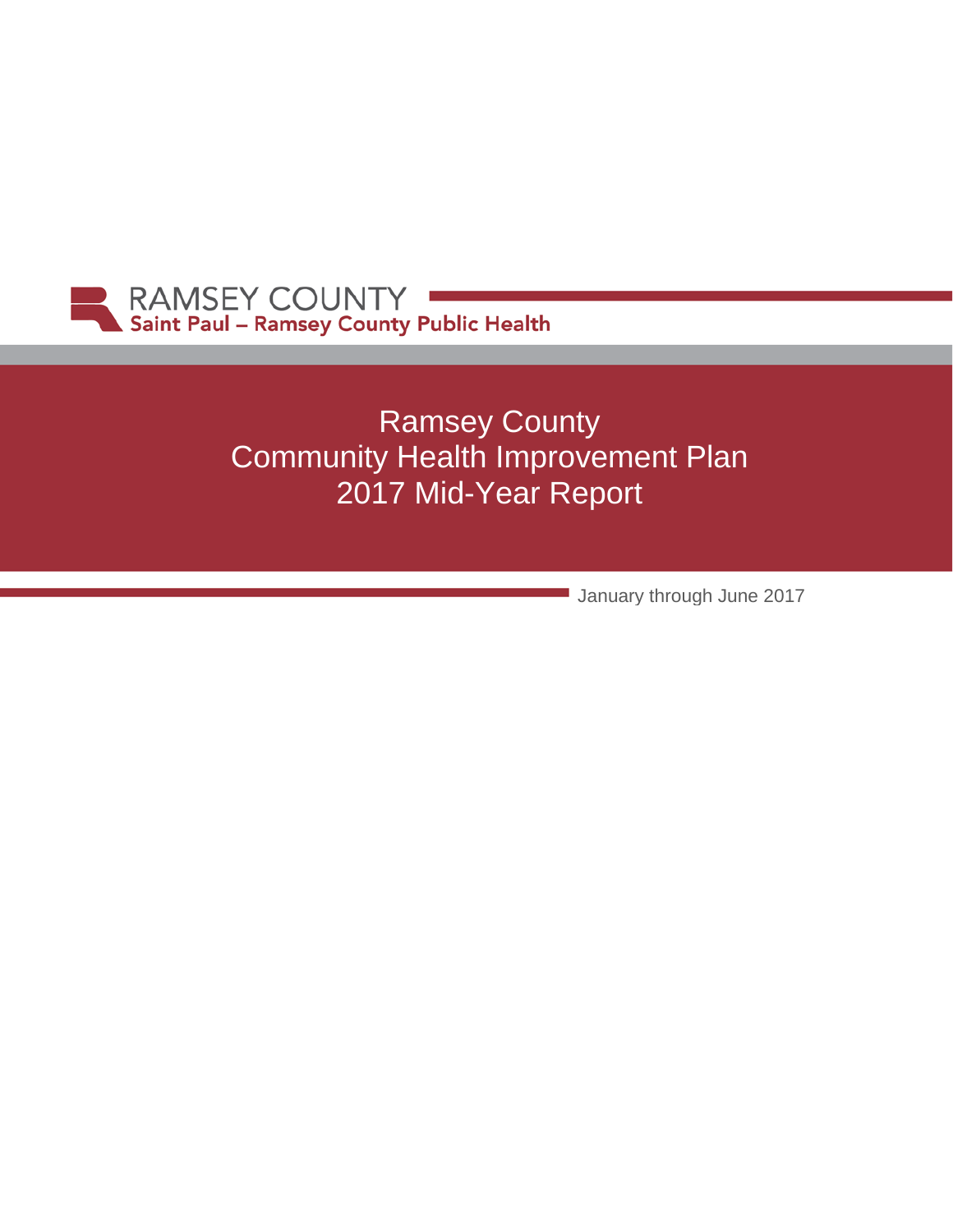#### Purpose

This Community Health Improvement Plan 2017 mid-year Report was prepared for The Saint Paul – Ramsey County Public Health's Community Health Services Advisory Committee and as part of the requirement to fulfill the Local Public Health Act statutory requirement (MN 145A.131, subd 3.b.) and the Public Health Accreditation Board v1.0 Domain 5: *Implement elements and strategies of the health improvement plan, in partnership with others*; and Domain 9: *Use a process to determine and report on achievement of goals, objectives, and measures set by the performance management system*.

The Community Health Improvement Plan 2014-2018 (CHIP) defined goals and objectives and initial strategies. This report summarizes the first six months of 2017.

#### Introduction

The CHIP is a living document that will change or has changed, depending on what information and/or resources are available during the implementation process. This means that some of the original objectives and strategies have changed or may change as progress is made and/or work is clarified.

The CHIP work is carried out through the efforts of action teams that involve residents and representatives of community based organizations that participated in the initial process as well as new members. Action teams review and update the CHIP for their respective goal and develop work plans to implement final strategies.

### Revisions of Objectives

In 2017 as the first full calendar year of reporting, we will be reporting to meet the new requirements of the Minnesota Department of Health (MDH) and will include expanded discussion of the following under each goal area. The full report for 2017 will outline:

- a. progress made on strategy implementation including strategy feasibility or effectiveness, changing priorities, resources or community assets;
- b. process used for reviewing the CHIP;
- c. revisions to the CHIP and rationale (achieved activities, implemented strategies, changing health status indicators, newly developed or identified health issues, changing level of resources);
- d. action team member participation in the monitoring of the CHIP and in any revisions.

#### Data and Indicators

Data is not included for the mid-year report. Staff is in the process of identifying, collecting and updating key indicators for the Community Health Assessment and that information will be used to update the indicators for each goal area. Also, new Metro SHAPE data is not currently available. Indicators in goal two, in particular, will reflect new SHAPE data when available.

### Assessment of Progress Going Forward

The action team leads will be meeting in October to discuss progress to inform the revisions for CHIP 2019-2024. Details will be shared in the near future.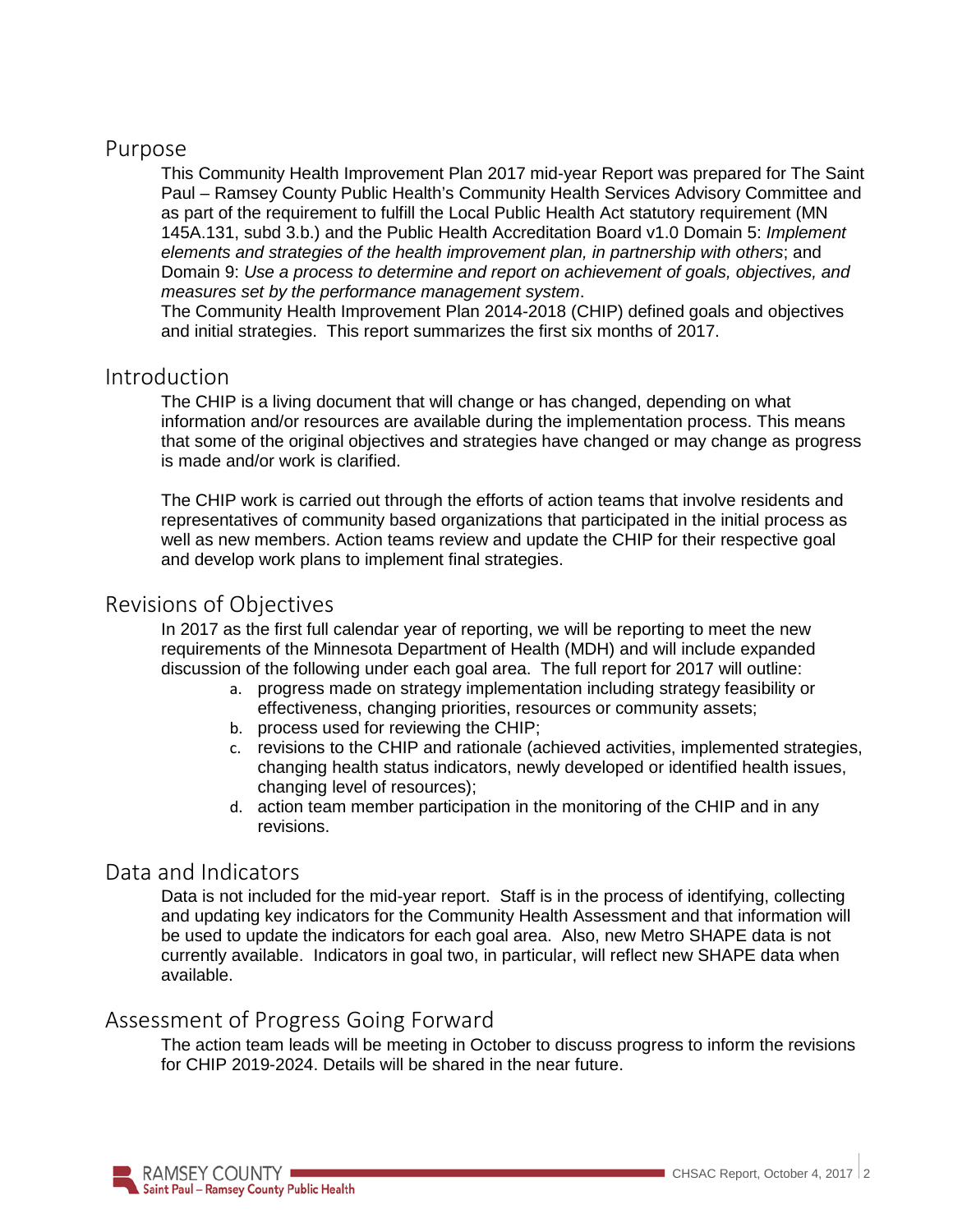# Organization of this Report

This report reviews the following for each CHIP goal:

- 1. About this goal area
- 2. Action team membership
- 3. Progress in 2017

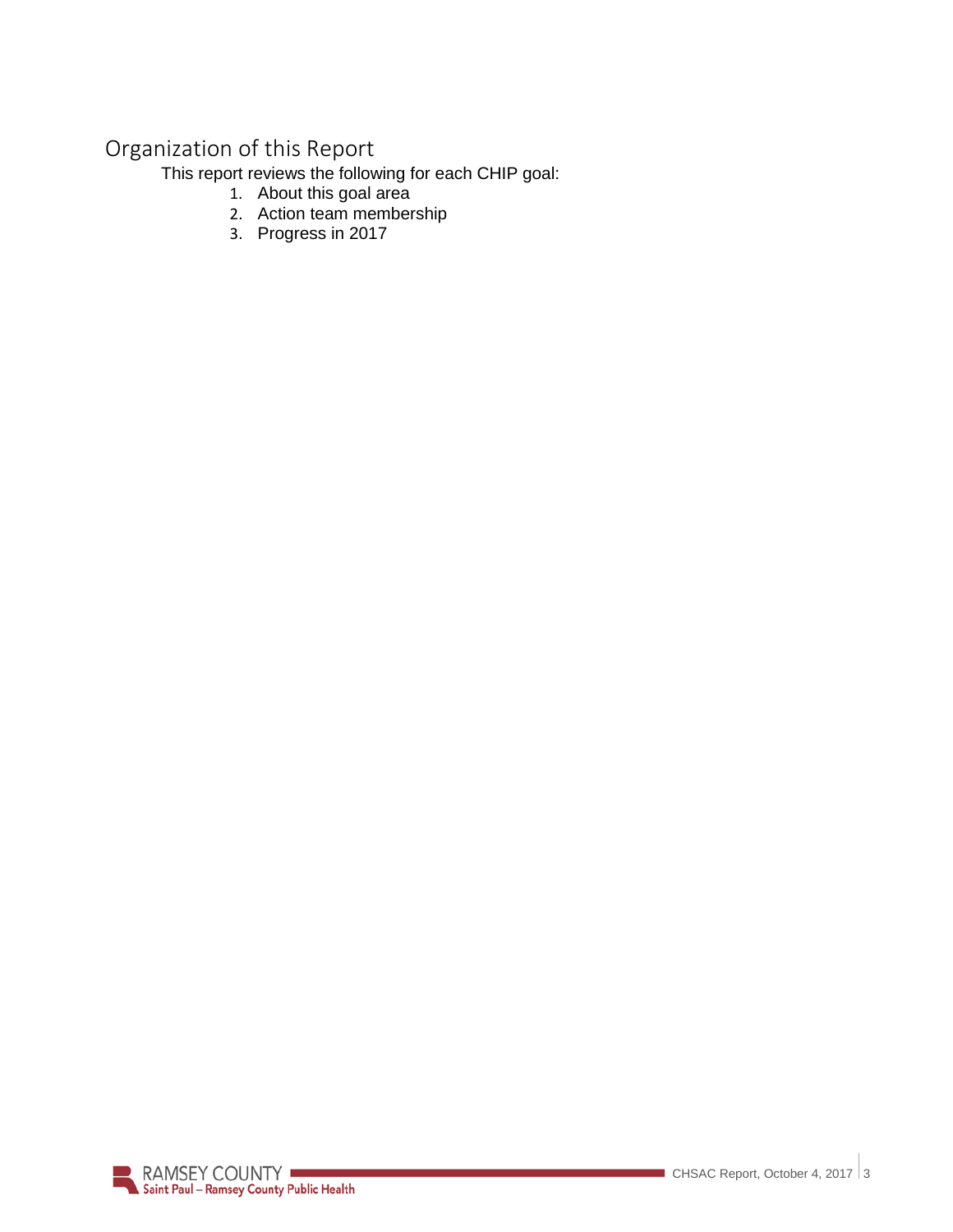### Goal 1: Create social & physical environments that promote equity & good health for all people in Ramsey County.

#### ABOUT THIS GOAL AREA:

To improve health in a sustainable way, SPRCPH aims to impact the root causes of poor health – inequities in living and working conditions that affect health, such as employment, income, education, housing and transportation. The Community Health Services Advisory Committee (CHSAC) and the Social Determinants of Health (SDOH) action team initiated work on this goal in April 2015. The major approach is to work with multiple sectors to learn and work collaboratively to leverage resources and opportunities to move the community in a positive direction.

#### ACTION TEAM MEMBERSHIP:

This action team has membership representation from across the community of Ramsey County. Members represent seven county commissioner districts, mayoral appointments, at-large members from community organizations, residents, health care systems, schools, academic institutions, and others. The composition is likely to change as specific sectoral work becomes more refined.

#### PROGRESS IN 2017:

• Beginning in January 2017, Health in All Policies work expanded to include Public Health partnering with ReConnect Rondo, Friendly Streets Initiative, Minnesota Department of Health, and Minnesota Department of Transportation to conduct a Health Impact Assessment regarding a possible land bridge over Highway I-94 between Dale and Victoria streets in Saint Paul. The goal is to better understand project implications and identify recommendations to MNDOT for the development of I-94 infrastructure enhancements that reflect community values and vision for health. The project is community led by ReConnect Rondo.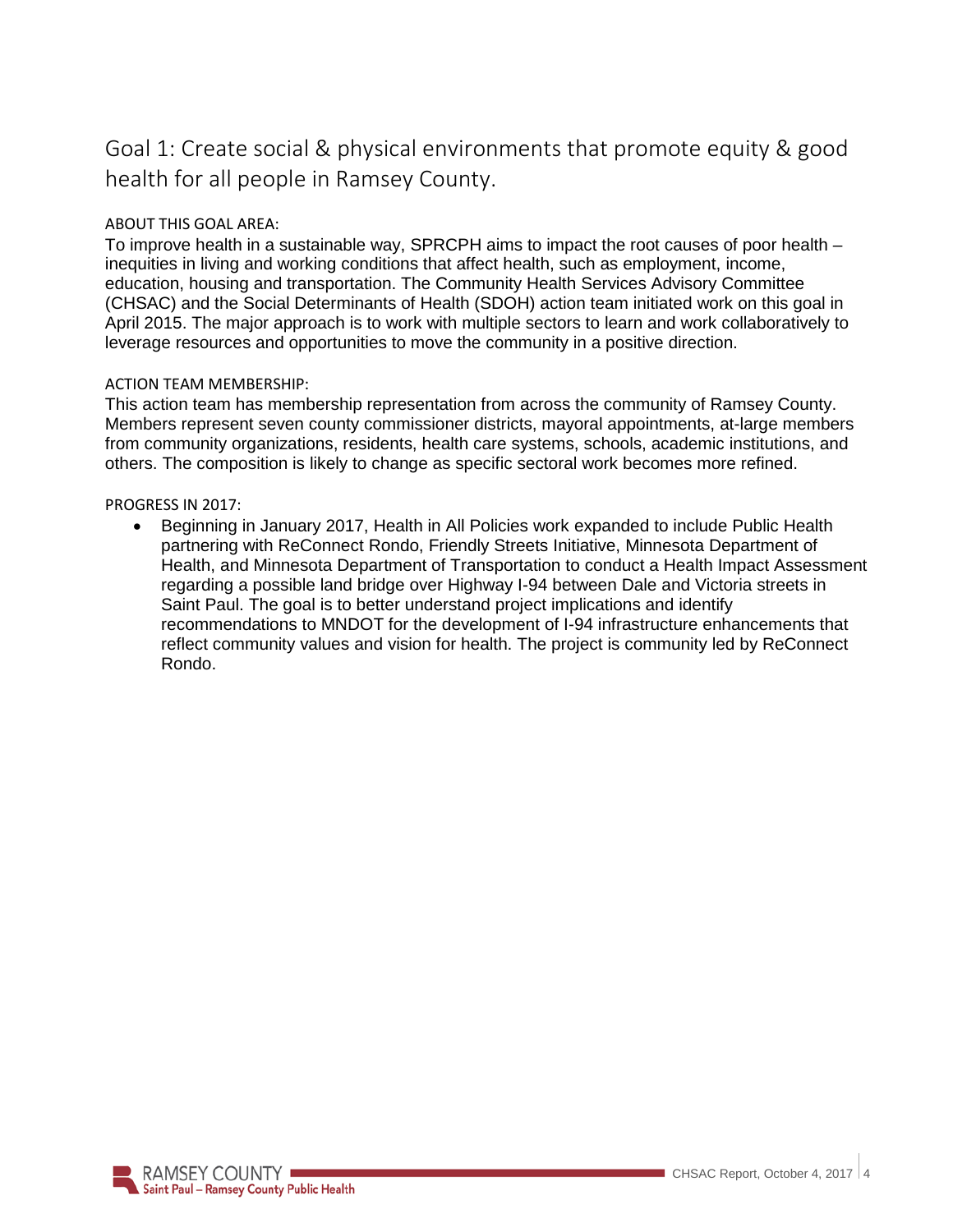### Goal 2: Promote proper nutrition, healthy body weight and tobacco-free living for all people in Ramsey County.

#### ABOUT THIS GOAL AREA:

Strategies in this goal area will aim for cross-sector community partnerships to address healthy eating, active living, and tobacco-free living and take into consideration key data relevant to diverse adult and youth populations across Ramsey County. We have updated our goal title to better reflect our efforts within the Statewide Health Improvement Partnership (SHIP) grant, which focuses on the same strategies as our CHIP plan.

#### ACTION TEAM MEMBERSHIP:

Goal 2 action team members represent a variety of community organizations, schools, businesses, healthcare systems, academia, and/or are citizens of Ramsey County. This action team also represents our Community Leadership Team, which is charged to establish and grow community support for the policy, systems and environmental change, address the social determinants of health that create the opportunity and enable the adoption of healthy lifestyles.

#### PROGRESS IN 2017:

- There have been major changes involved Goal 2 to promote proper nutrition and health weight. Originally, many of the objectives indicated the use of the "MyPlate.Gov" curriculum. This was too restrictive so the strategies have been updated to broaden the approach and further emphasize community and institution-based work, i.e. expanding work to include tobacco-free living, proper nutrition and healthy body weight.
- The action team defined its charge as the following:
	- o Provide community accountability, improve implementation and impacts of complementary initiatives,
	- o Act as a resource and advisor, promote awareness of its work, and
	- o Assist in community engagement.
	- $\circ$  For tracking youth outcomes, the team is using data from the Minnesota Student Survey collected every three years. For tracking adult outcomes, teams are using data from the Metro SHAPE survey.
- We are continuing to expand and work with the school districts within Ramsey County, aligning workplans and outcomes with action team goals.
- We have expanded our work within community clinics (FQHCs) to promote healthy lifestyles with culturally appropriate materials, such as the Hmong Health Lifestyles and African American health care materials.
- We are working closely with Saint Paul Public Housing to prepare staff and residents for the upcoming tobacco ban next summer.
- We have supported a Ramsey County-wide Bicycle and Pedestrian Plan- and held an All Abilities Transportation training.
- We are supporting the City of St. Paul Pedestrian Plan, complemented by Safe Routes to School work.
- Many grants and support went to community organizations to expand our "system" work.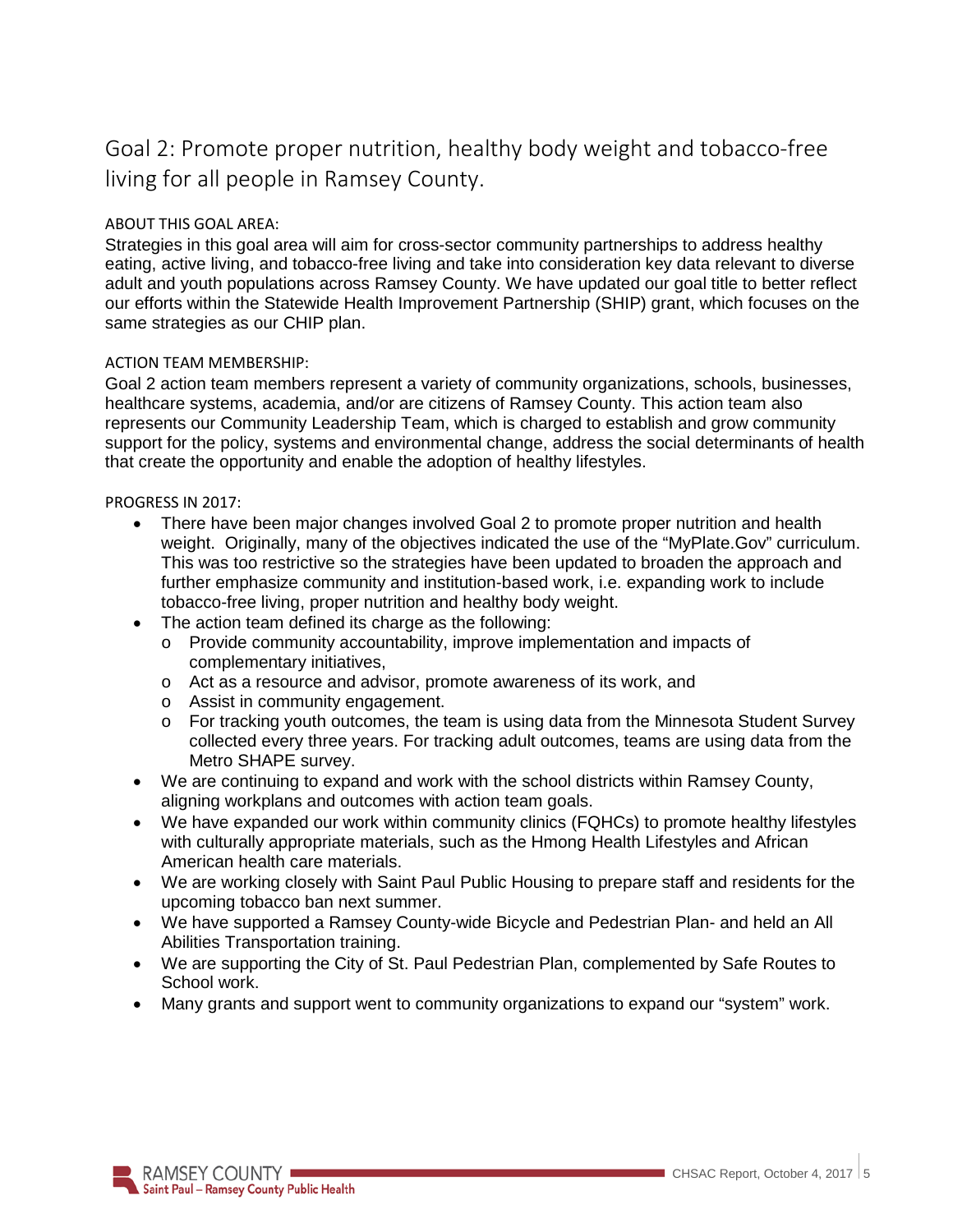### Goal 3: Ramsey County residents will access the appropriate level of health care services at the appropriate time.

#### ABOUT THIS GOAL AREA:

Since Access to Health Services is both a Public Health Accreditation Board (PHAB) domain unto itself (Domain 7) with very specific requirements and a goal in the CHIP, the decision was made to assemble this action team first. CHSAC members were asked to volunteer for the team and to recruit others in the community who may be interested. Department staff also helped with the recruitment of volunteers. The first meeting of this action team was in December, 2014.

The first several meetings of the action team were used to develop a common understanding of the CHIP, the requirements of PHAB Domain 7, how the uninsured are counted in MN, and federally qualified health centers. Team members brainstormed health access barriers and reviewed data from Stratis Health mapped by the department in order to provide a visual of where different types of providers are located across Ramsey County.

#### ACTION TEAM MEMBERSHIP:

There has been changes in action team membership especially at the end of 2017 as several health plans announced lay-offs. We have reached out to the supervisors of those members to ask for representation from their health plans.

PROGRESS IN 2017:

- The action team has been meeting every other month as a full group.
- A workgroup began meeting in December, 2016, to recommend strategies for implementation of Objective 1 (to improve outcomes for public insured youth).
- Staff from Child and Teen Checkup assessed that the information requested of them during meetings might be better provided by the supervisor who could speak to current initiatives, goals, and data much more easily. The supervisor will be involved, as needed, going forward.
- The action team reviewed the outcome of a study about Potentially Preventable Emergency Department Use Among Ramsey County Residents, 2010-2014, that concluded WHAT was happening in the emergency rooms. Over 900,000 emergency visits were recorded during the period. After classifying ED visits using the algorithm (n=464,501), 77.2 percent of visits were found to be potentially preventable if timely and effective ambulatory care had been received during the episode of illness.
- The ED Study was shared at Public Health Presents on September 13 that was attended by community members and health systems representatives.
- Going forward, phase two of the study will look at WHY people use the emergency rooms that will be used to inform proper interventions.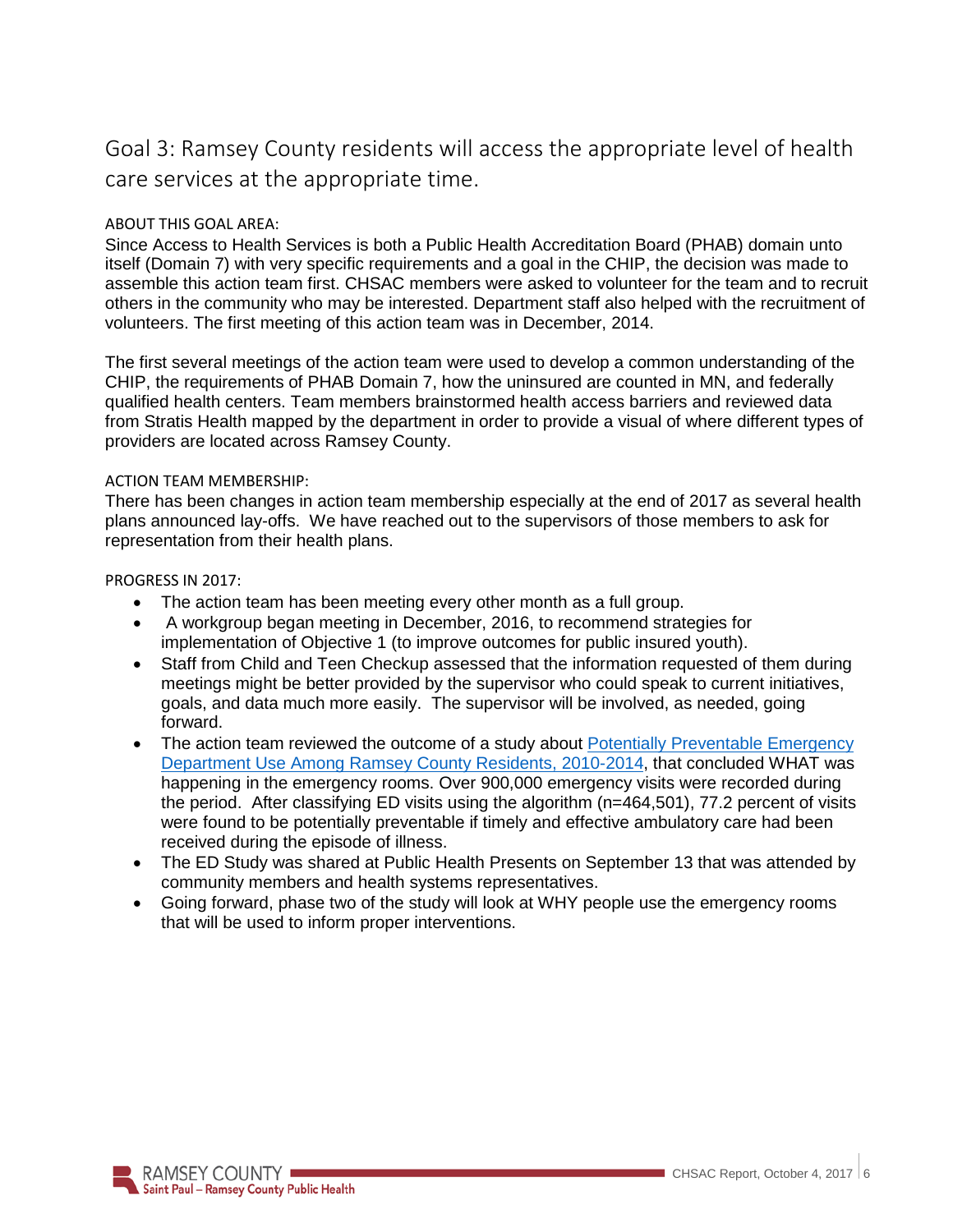Goal 4: Improve mental health/mental disorders/behavioral health through prevention and by ensuring access to appropriate, quality mental health/mental disorders/ behavioral health services for all people in Ramsey County.

ABOUT THIS GOAL AREA:

- More than 200,000 adults and 75,000 children in Minnesota live with a mental illness and people wait an average of ten years between first experiencing mental health symptoms and accessing treatment. People who seek services experience gaps in the current mental health system, leading to inappropriate placement in mental health services, or to not receiving care altogether.
- Over 50 percent of children and adults in Minnesota who experience homelessness live with a mental illness.
- Adults with a serious and persistent mental illness are dying, on average, 25 years earlier than the general public due to heart disease, lung disease, diabetes and cancer.
- Numerous reports have highlighted the cross-sector challenges faced by people in need of mental health care, and recommended developing and implementing a more comprehensive continuum of mental health services. Minnesotans who live with serious mental illnesses can live healthy and productive lives when high- quality and effective mental health services are available to them.

PROGRESS IN 2017

- Mental Health/Wellness is aligning its work with a statewide community of practice that could can have larger collective impact.
- The action team continues to meet every two months and includes community, school, and government partners.
- The Action Team most recently discussed and voted on three areas to focus on within Mental Health and Wellness in Ramsey County: increased Collaboration/Linkages, creating more Wellness Opportunities for Families that draw on traditional healing; and intersections of Safety and Mental Health.